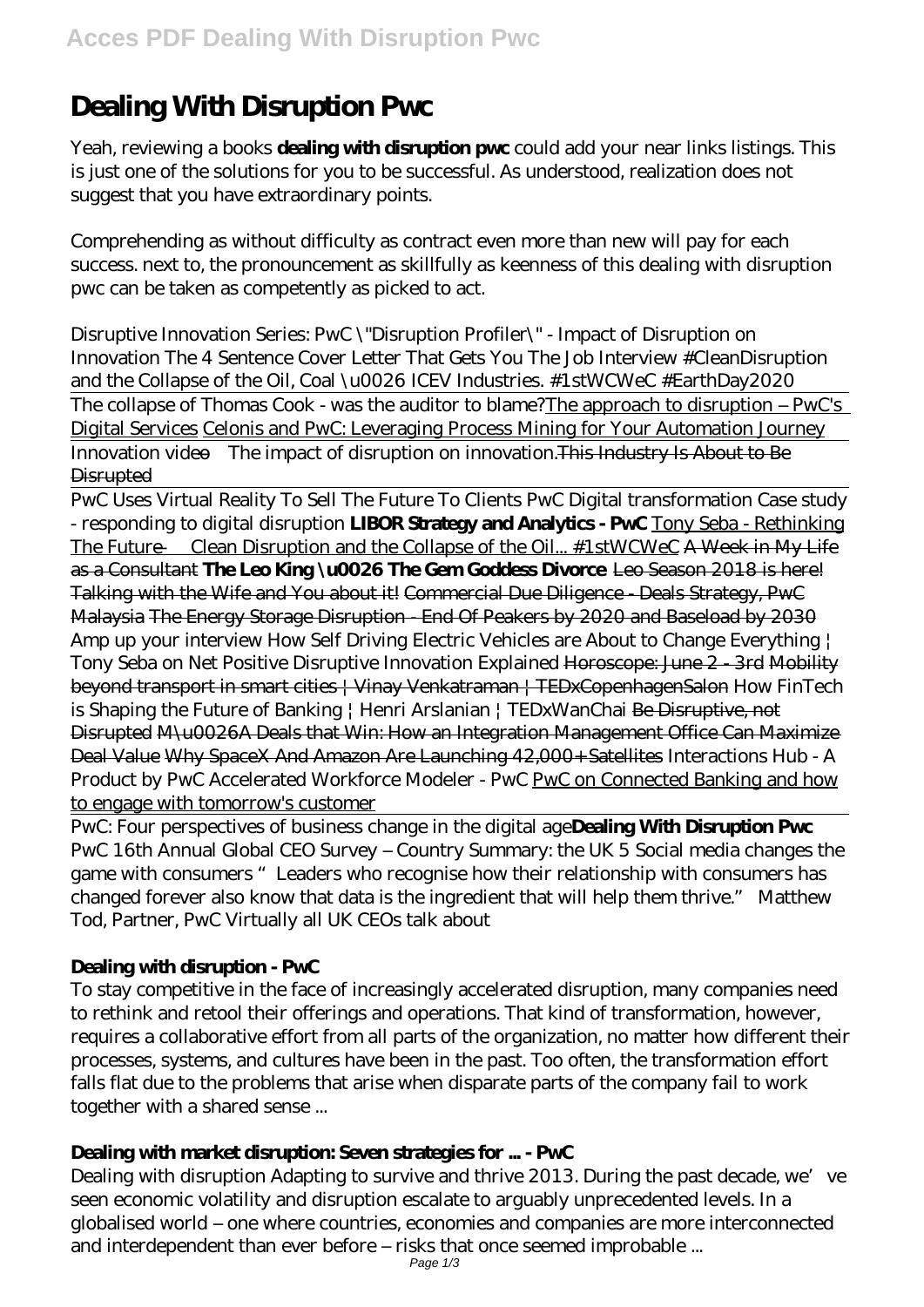#### **Dealing with disruption - PwC**

Dealing with disruption: Thriving in China's "new normal''. PwC 18th Annual Global CEO Survey. China summary. Introduction The slowdown in China's economic growth has drawn world-wide attention in recent months as business leaders and decision makers adjust to what the '' new normal'' means for the global economy.

#### Dealing with disruption: Thriving in China's "new normal''

We have developed the PwC tax disruption framework to help you keep track of changes, i.e. monitor (and report) external developments, as well as help you control internal progress made in digitalising your tax function. By doing so, the framework will identify and display the novel risks related to tax disruption.

#### **PwC tax disruption framework**

Dealing with disruption Disruption continues to be an increasingly important feature within the FS industry. The key drivers of disruption that companies anticipate include the acceleration in digital technologies, as well as changes in customer preferences and behaviour. Our survey reveals a marked split in the pace of digital transformation.

## **CBI/PwC Financial Services Survey - Q3 2020 - PwC UK**

Dealing with disruption. 16th Annual Global CEO Survey. Key findings in the forest, paper & packaging industry. www.pwc.com/ceosurvey. February 2013. PwC. Welcome Far. -reaching changes are taking place, and they're taking place faster than ever. In this new era of stable instability', risks that once seemed improbable and even remote have become the norm and for CEOs across the world, ' expect the unexpected' has become the mantra.

#### **www.pwc.com/ceosurvey Dealing with disruption**

Dealing with disruption 16th Annual Global CEO Survey Key findings in the trans-portation & logistics industry www.pwc.com/ceosurvey . February 2013

#### **www.pwc.com/ceosurvey Dealing with disruption**

We recognise the potential disruption COVID-19 can cause to your business and teams. At this time you need to know you've got the capacity, technology and resilience to ensure the continuation of business critical operations and minimise the impact on your customers.

#### **Operate - For operational programmes - PwC**

Register and add content to your list. Start adding content to your list by clicking on the star icon included in each card

#### **User Login - PwC**

For the past 16 years, PwC has set out to uncover how CEOs view the most challenging business issues of the day, and how they're responding. PwC's latest Annual Global CEO Survey, Dealing with disruption: adapting to survive and thrive, shows that continued volatility and uncertainty in the global economy has taken a toll on

#### **Dealing with disruption: Adapting to survive and thrive**

PwC organizations that can flourish under stress. Dealing with disruption shows that CEOs are focusing on a few carefully selected initiatives to stimulate organic growth; exploring new ways to attract and keep customers; and balancing efficiency with agility. And to succeed in these three goals, CEOs are recognizing the role that trust plays, and that